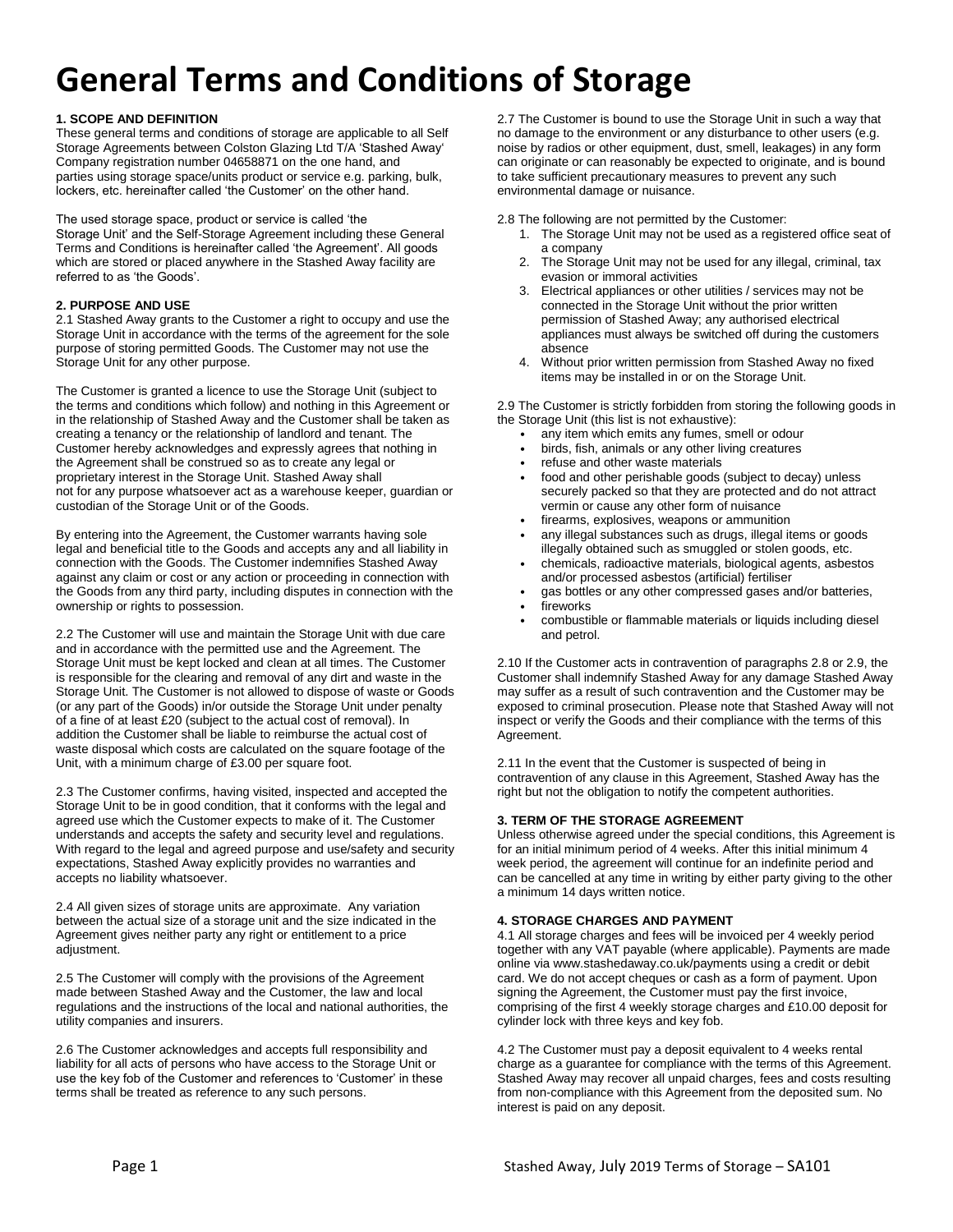The storage charge (excluding any applicable taxes) will remain unchanged for the first six (6) months of this Agreement. After that period, Stashed Away reserves the right to periodically review the charges and fees. Reviewed charges and fees are payable 30 days after written notice is given by Stashed Away to the Customer.

4.3 The Customer undertakes to pay the 4 weekly charges and fees in advance, before the first day of the next 4 week period.

4.4 The Customer acknowledges and agrees that in the event of contract Amendment or Contract cancellation any refund agreed by Stashed Away will be made within 30 days. Any such refund will not be paid in cash. No proportion of any Insurance premium will be refunded.

4.5 The Customer accepts e-mail and/or text as a proper and sufficient means of communication between the Customer and Stashed Away, for all purposes, including invoicing.

4.6 If payment of the 4 weekly storage charge and fees is not received in full on the due date, Stashed Away will deny the Customer access to the Storage facility and unit until such time as the total outstanding balance is settled. If payment is then made online, 24hours must be allowed for processing.

4.7 If any storage charge or fee due under this Agreement is not paid Within 14 days of the due date Stashed Away will be entitled to

- (a) Terminate the Agreement requiring the Customer to collect their stored Goods, as set out in clause 12 hereof
- (b) Recover from the deposited sum, the fee from the unpaid invoice

4.8 If any storage charge or fee due under this Agreement is not paid within 28 days of the due date Stashed Away will furthermore be entitled to sell, destroy or otherwise dispose of such Goods. The proceeds of any sale in accordance with clause 4.8 may be retained by Stashed Away and applied to discharge any expenses incurred by Stashed Away in exercising Stashed Away's rights under this clause and any further sums owing to Stashed Away under this Agreement. Nothing in this clause shall prejudice Stashed Away's entitlement to payment of storage charges or any other sums due to Stashed Away hereunder whether or not Stashed Away has chosen to exercise any or all of its rights as set out above.

4.9 The Customer agrees that all the Goods in the Storage Unit shall be security for Stashed Away's entitlement to payment of the storage charges, fees and any other sums due to Stashed Away and that access to the Goods in the Storage Unit may be denied until such time as full payment is made. The Customer accepts that this security may lead to a loss of the ownership of the Goods in the Storage Unit.

# **5. SAFETY NOTICES**

5.1 Upon entering and leaving the storage facility, a digital photograph of the customer will be taken and the Customer will be provided with a personal key fob to the Stashed Away storage facility. This key fob must be used every time the Customer wants to access the Storage Facility. Stashed Away does not permit the following of another customer inside the storage facility without having entered the personal key fob, the Customer needs to ensure that the doors are closed after entering or leaving the storage facility.

5.2 The key fob is strictly personal to the Customer and must under no circumstances be used by third parties. In the event that a Customer needs to give third parties access to the Storage Unit, the Customer must obtain another key fob for that purpose. The key fob will be registered against that Customer and charged accordingly. The Customer is responsible for the third parties to whom additional key fobs have been issued. Should a Customer lose the personal key fob a new key fob can be obtained from the Stashed Away attendant and charged

accordingly. For security reasons personal key fobs are not provided by Post.

5.3 Unless agreed otherwise, the Storage Unit is accessible to the Customer during the hours and days as advertised on the Stashed Away

Website. Access outside these agreed hours is not allowed. Any move into new Storage Units can only happen during Move In Days with the help and under the supervision of the attendant. Stashed Away is not responsible for any temporary technical failure, hindrance,etc. preventing the Customer from entering and leaving the Storage Facility.

5.4 CCTV is in operation at all times and has been set up to prevent Crime. The footage will be kept for as long as it is needed to detect and prosecute a crime and can be passed to the police and other relevant authorities for this purpose.

#### 5.5 Customer access to the storage unit

Each Storage unit is secured with a locking system allowing the Insertion of a personal cylinder lock. The Customer is solely responsible for the correct locking of the Storage unit using the personal cylinder lock fitting. A second lock is not allowed.

# 5.6 Emergency/fire procedure

Each Customer is responsible for familiarising themselves with the Emergency, Fire and Escape routes and procedures. Emergency exits are situated throughout the building and are clearly marked. A Customer may never block these emergency exits with Goods and must leave them clear at all times. The Customer may only use the emergency exits in the event of situations needing emergency evacuation such as fire or power loss.

# 5.7 Inside the storage facility

Smoking is strictly prohibited anywhere on the storage facility. The use of trolleys, or any equipment provided by Stashed Away shall always be at the sole risk of the Customer. None of these are to be operated or occupied by children. Children may not be left unattended anywhere on the storage facility. Any storage of a trolley owned by Stashed Away inside a Storage Unit by a Customer is prohibited under penalty of a fine of £30.00 per day. Goods in the Storage unit must always be stacked in a safe way, without exercising pressure and weight on the walls. Stashed Away is not responsible and declines any liability for injury or damage caused by or to the Goods. Stashed Away shall be under no obligation to receive Goods for a Customer.

# **6. STORAGE UNIT AND AVAILABILITY**

6.1 Upon the commencement of the Agreement made between Stashed Away and the Customer and the actual date of moving in, the Customer hereby acknowledges to have inspected the Storage Unit and found it to be in a good and clean condition and without any defect or damage. In the event that any defect is found with the Unit a note of such defect shall be made and signed by the Customer and Stashed Away.

6.2 Stashed Away has the right, at no extra charge to the Customer to provide the Customer with a different Storage Unit of a similar or larger size.

6.3 If no Storage Unit of the agreed size is available on the agreed move-in date, Stashed Away has the option to provide the Customer with another Storage Unit, which meets with the Customers' requirements OR the Customer has the right to terminate the Agreement and be entitled to a full refund of storage charges and fees paid.

Stashed Away is not liable for any incidental loss or damage suffered by the Customer as a result of any delay in, or lack of, availability of a Storage Unit.

6.4 Stashed Away shall be entitled, upon giving the Customer at least 14 days written notice in advance, to require the Customer to move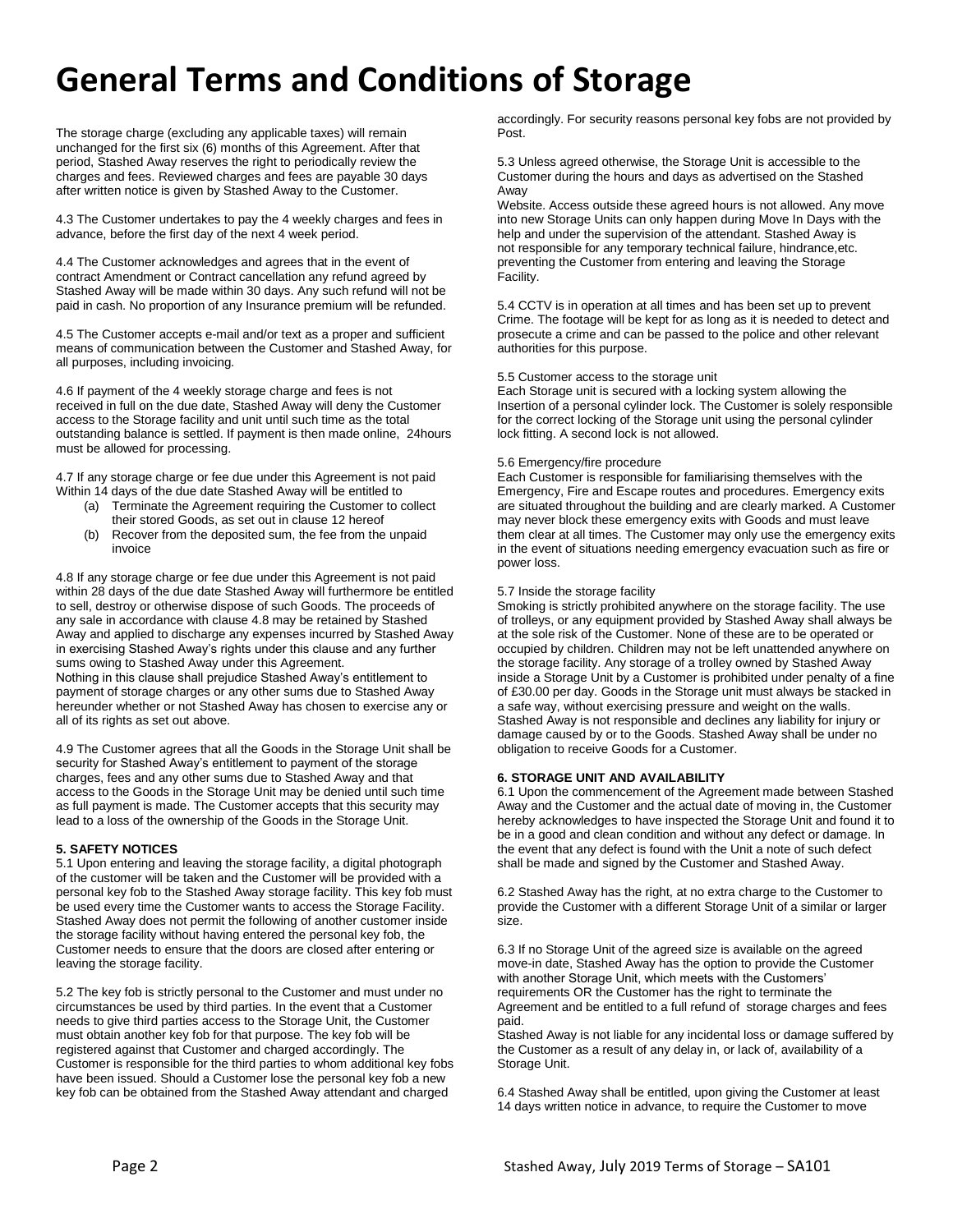stored goods from the contracted Storage Unit to an alternative Storage Unit.

# **7. PROHIBITION OF SUBLETTING AND ASSIGNMENT**

7.1 The Customer may not sublet or share the whole or part of the Storage Unit with another.

7.2 The benefit of this Agreement is personal to the Customer and the Customer shall not assign the same to a third party. The right to occupy the Storage Unit may only be exercised by the Customer.

# **8. LIABILITY AND EXCLUSION OF LIABILITY**

8.1 The storage of Goods in the Storage Unit is and remains at the sole risk of the Customer. Stashed Away shall not be liable for any damage to the Goods nor shall Stashed Away be liable for any financial loss of the Customer. Stashed Away shall take no steps to check the Goods, verify that the Goods are suitable for storage in a Storage Unit or ensure that the Goods comply with relevant regulations or the terms and restrictions of the Agreement between Stashed Away and the Customer. Stashed Away no liability for any loss suffered by the Customer in the event that the storage of the Goods in the Storage Unit is inappropriate, unsafe or illegal.

8.2 Stashed Away will permit inspections or controls by the local, regulatory or criminal justice bodies or authorities in or on the Storage Unit when requested to do so. Stashed Away will inform the Customer of such inspection where circumstances allow. Stashed Away shall not be liable for the consequences of any such inspection or control including (without limitation) any damage to the Goods and/or locks and fittings. The Customer is liable to Stashed Away for any damage suffered by Stashed Away as a result of these controls and inspections.

8.3 The Customer shall indemnify Stashed Away on a continuing basis against costs, claims, liabilities, damages or expenses which Stashed Away suffers or incurs in connection with the use by the Customer of the Storage Unit including without limitation any claims made by any third party or authority in connection with the misuse of a Storage Unit by the Customer.

8.4 Stashed Away is not liable for indirect or consequential losses suffered by the Customer including loss of bargain, loss of profit, loss of opportunity, loss of anticipated savings or lost reputation or for any damage resulting from the activities of other Customers or hindrances in the use of the Storage Unit caused by third parties.

8.5 Stashed Away's liability is limited to the charges and fees payable by the Customer under the terms of the Agreement between the Customer and Stashed Away excepting death or personal injury resulting from Stashed Away's negligence.

8.6 The Customer agrees that given

- (a) the availability of insurance to protect the value of the Goods, (b) the fact that Stashed Away has taken no steps to verify the
- Customer's usage of the Storage Unit, (c) the fact that Stashed Away has no means of evaluating the Customer's risk, and the potentially large difference between the charges and fees paid by the Customer to Stashed Away and the damage which the Customer may suffer, the exclusions and limitations of liability in this clause 8 are fair and reasonable

# **9. DUTY TO INSURE**

During the entire term of the Agreement made between the Customer and Stashed Away the Customer shall insure the Goods stored for loss and damage under an all-risks insurance policy up to an insured level selected by the Customer but sufficient to cover the full value of the Goods if this is not subscribed through Stashed Away the Customer confirms that they have their own insurance in place and Stashed Away is indemnified against any claims by the Customer's insurers for recourse against Stashed Away. Failure to insure will mean that in the

event of loss of or damage to the Goods due to any cause (including gross negligence of Stashed Away) the loss shall be at the risk and account of the Customer

# **10. MAINTENANCE AND REPAIRS**

10.1 Stashed Away may proceed at all times onto or into the Storage facility to carry out activities and investigations for the purposes of maintenance, repair, redevelopment, repartitioning and renewal, including the installation of extra facilities.

10.2 Renovation and/or maintenance activities on the Storage Unit by Stashed Away do not constitute any default by Stashed Away, even if such renovation and/or the maintenance activities (temporarily) prevent or limit the use of the Storage Unit. The Customer must permit Stashed Away the opportunity to carry out maintenance activities and the renovation of the Storage Unit and the Customer shall not be entitled to a reduced rental cost, the reduction of other payment obligations, the whole or partial dissolution of the agreement and/or any entitlement to damages as a result of such maintenance activities or renovation.

10.3 The Customer will take all necessary measures to prevent causing damage to the Storage Unit and to the property of third parties. In the event of damage to any third party or Stashed Away property, Stashed Away is at all times entitled to conduct repairs at the expense of the Customer. The Customer agrees to reimburse Stashed Away the cost of any such repairs within seven (7) days of receipt of an invoice detailing such repairs.

10.4 In the event that Stashed Away needs access to the Storage Unit for the purposes stated above, which requires access or vacation of a Storage Unit, Stashed Away will, if time and the urgency permits, inform the Customer hereof and will request the Customer to move the Goods to another Storage Unit within a reasonable period of time. Failure to do so entitles Stashed Away to access the Storage Unit and move the Goods in the Storage Unit by itself to another Storage Unit with due care but at the risk of the Customer.

# **11. STASHED AWAY AND THIRD PARTY ACCESS**

11.1 Stashed Away and its employees will only enter the Storage Unit with prior permission from Customer.

11.2 However, in the event of an emergency, Stashed Away and its employees are entitled to enter the Storage Unit without permission and warning to the Customer, if necessary by means of forced entry. The emergencies include any maintenance, repairs and renewal and any sudden occurrence of any situation necessitating urgent entry.

11.3 In the event that any local, national, regulatory or criminal justice body or authority requires access to any Storage Unit, Stashed Away shall be entitled to grant itself and these authorities, access to the Storage Unit upon the third parties production of evidence of its right so to do.

11.4 Stashed Away and its employees have the right to remove the locks, enter the Storage Unit without permission and deny the Customer access to the Storage Unit in the event that the Customer fails to comply with the terms of Storage Agreement or if Stashed Away reasonably suspects that the Customer is not complying herewith. In particular Stashed Away has the right to deny the Customer access to the Storage facility and enter the Storage Unit in the event of late or non-payment of charges and fees due.

11.5 After entering the Storage Unit in accordance with this clause 11, Stashed Away has the right (but not an obligation) to make an inventory of the Goods.

11.6 Stashed Away is under no obligation to verify the access rights of any person to a Storage Unit, including those of any local, national, regulatory or criminal justice body or authority. Stashed Away accepts